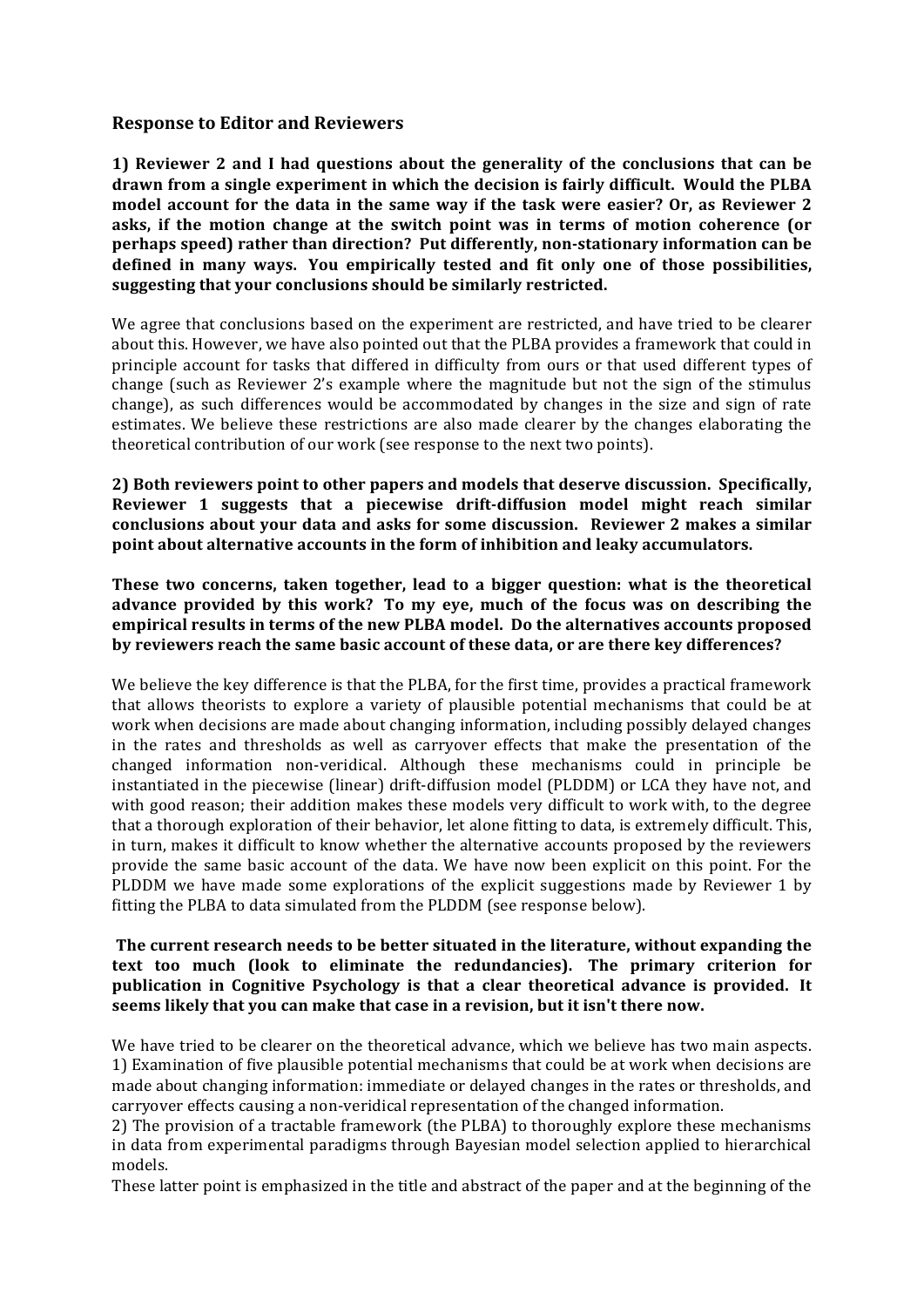#### general discussion.

### **3)** Finally, we come to the modeling itself. Both reviewers want some additional **reassurance that the model is doing a good job fitting, but not over-fitting, the data.** Reviewer 1 appreciates your attention to the issue of parameter identifiability, but asks that you go one step further and run a parameter recovery analysis with data simulated from the best-fitting PLBA variant.

 $\rightarrow$ 

An extensive parameter recovery study had been run and is reported in a separate paper, which we provide a link to (see response to Reviewer 1 for details).

# **Reviewer 2 speculates about exactly how the model fits the RT quantile data in stationary** trials, and asks to see those data and predictions together.

 $\rightarrow$ 

We have provided a new figure showing that our model fits the patterns of RT quartile data for both stationary and switch trials. (see our response to Reviewer 2 for details).

## He also suggests a variant of your null model that involves a random resampling of the drift rates at the switch point. These all seem like good suggestions.

>>

We included the additional null model; see response to Reviewer 2 for details. In brief, this model was rejected.

### **Reviewer #1**

The article is well written, addresses a timely issue, and uses rigorous and thoughtful **methodology.** Many of my initial concerns upon reading the manuscript (e.g., that the dot **motion** task might behave differently than stationary perceptual stimuli that change) were either addressed outright or at least mentioned in the discussion. I think this will make a meaningful contribution to the literature with some minor changes and **improvements.** Comments are below:

We thank the reviewer for their interest, enthusiasm, and comments. Below we detail the additions and adjustments that have been made in response to these comments.

### -- in the discussion of conflict models with time-varying drift rates, the work of Hubner et **al. should be cited in addition to the White et. al paper**

Done

-- the model section is very thorough and complete, but might be hard to digest for many readers. Specifically, the labeling conventions are difficult to keep track of. I had to keep going back to keep track of the numerous labels  $(C1, C2, RL, LR, uv1, v2, w1, w2, etc.).$  This is perhaps a necessary evil for this complex modeling endeavor, but the average reader will likely gloss over these details rather than take the considerable effort needed to disentangle the different variables. I am not sure if there is a more effective system for **this problem, but I would just friendly remind the authors that no reader of this work** will be as intimately familiar with these terms as the authors are, and hope they can attempt to make this section as reader-friendly as possible.

We have tried to make things more reader friendly by:

- 1) Replacing C1 and C2 by "pre-switch correct" and "post-switch correct", but still define the terms so they can be used as compact labels in Figure 1 (but have also defined them in the caption).
- 2) Completely removing the use of LR and RL (or L and R)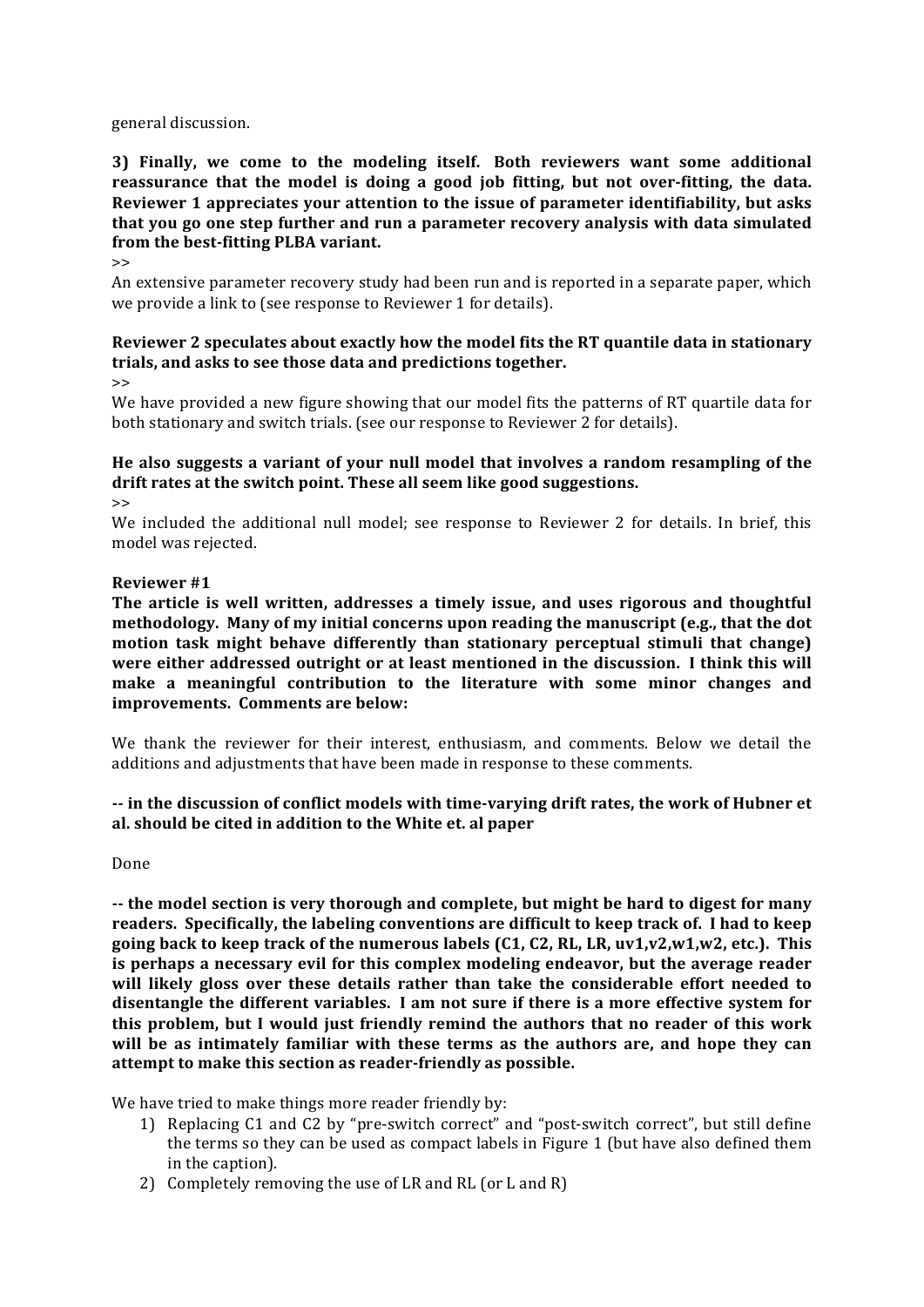3) We have retained use of  $v1$ , $v2$ , $w1$ , $w2$ , etc. in equations, and on the few occasions they appear in text we have given their verbal definition.

-- it would be interesting to get the authors' take on what, if anything, would change if **these data were modeled with a piecewise drift-diffusion model instead of the LBA. For example, the noise in accumulation inherent in the DDM might account for some of the** delay in the effect of stimulus change on drift rate. That is, the stochastic accumulation in **the DDM** could suggest that the drift rate changes more quickly after stimulus change than the LBA shows, but has a slower effect because of the noisy accumulation (that is not **present for the LBA).** 

Also, how would the relative, rather than independent, accumulation for the two responses in the DDM affect the interpretations? My intuition is that a DDM account would naturally predict a slower effect of later stimulus evidence because 1) the process would be nearer to one boundary pre-switch and thus have to travel further to get to the **opposite boundary after the switch, and 2) the noise in accumulation would slow that process** (relative to the ballistic accumulation in the PLBA). Some discussion of this **would** be nice.

 $\rightarrow$ 

.

Unfortunately we were unable to fit the piecewise (linear) DDM (PLDDM) to our data with the extensions required to address this question (i.e., allowing for a delay in the rate change, and also possibly an asymmetry in the rate before and after) because of issues with mathematical tractability. Instead, we simulated data from a PLDDM with no delay and symmetric rates and fit the PLBA to see whether it estimated a non-zero delay and/or rate asymmetry. We found that the PLBA indicated on a minor delay, and if anything a rate asymmetry slightly in the opposite direction to what we observed in our data. Hence, it does not appear that the effects intuited to the reviewer are problematic for our conclusions.

-- Parameter identifiability is a serious concern with these complicated decision models, and the authors did a fine job addressing it through the parameter correlation analysis. I **think this could be taken one step further by simulating data from the best-fitting PLBA** and performing a parameter recovery to assess whether the model can accurately recover the ground truth. As it stands, we have no "ground truth" to test the model in the current manuscript.

We absolutely agree. Complex models will always have issues with parameter correlations and being underdetermined by the data. It was not done in this manuscript, but we have done extensive parameter recovery for the PLBA. It turns out that there is quite a lot to discuss on this front however. This would substantially extend the length of the paper and detract from the results since significantly more methods discussion would be required. As such, a second paper is being published where the fitting method used here is discussed in great detail. We now cite this paper. For the reviewers information a copy of the most up to date version can be found at ????. The bottom line is that we are confident that parameter recovery is not problematic for the present paper.

**Reviewer** #2: I found the paper appealing in many ways, especially regarding the **technicalities** of the analyses and the Bayesian model fitting. Below I outline some concerns, which I believe could be addressed by the authors in a revision.

**Major** concerns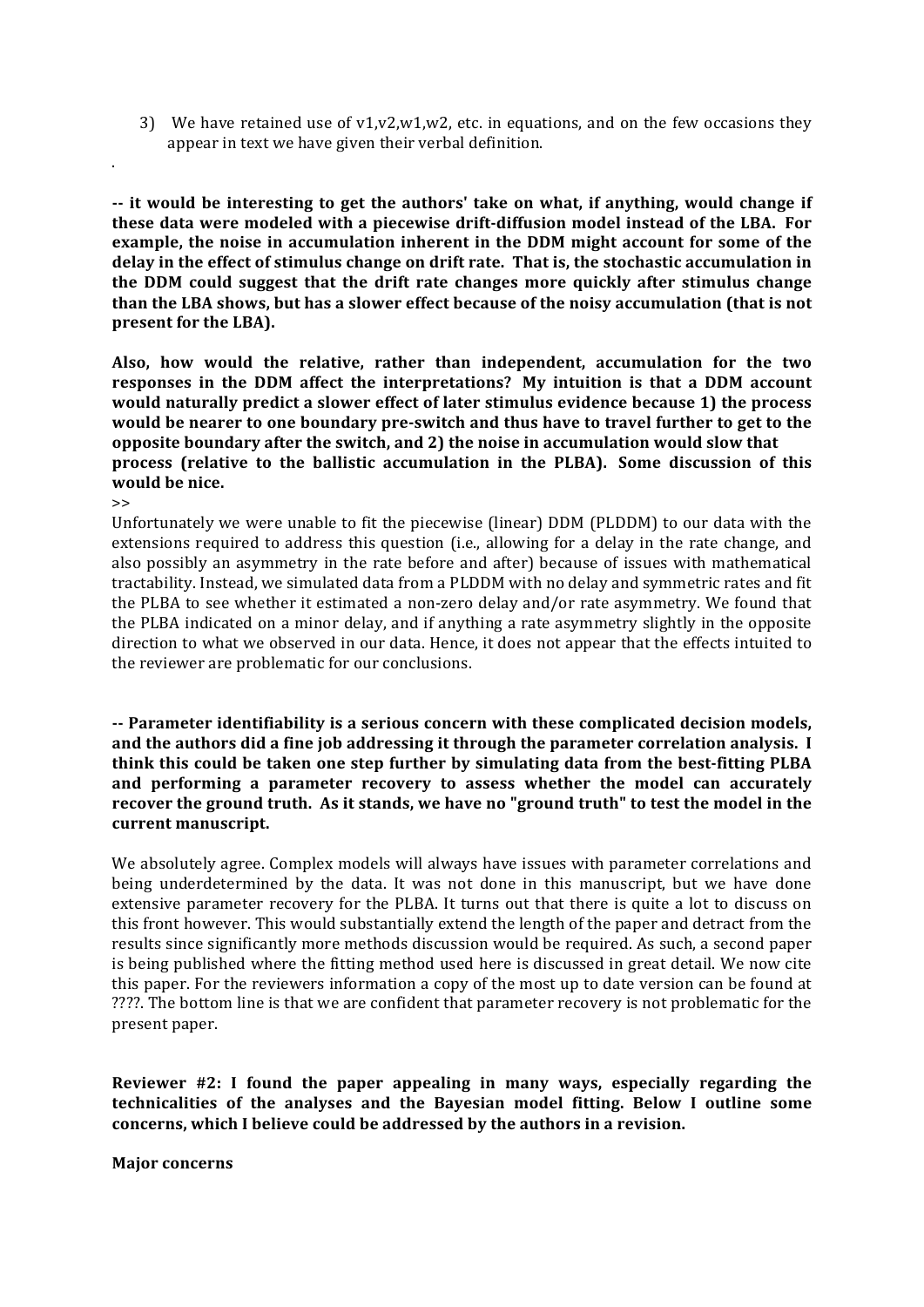**1)** The authors report that accuracy improves as a function of RT quantile in stationary trials. In other words that more delayed responses result in higher performance in the **stationary trials (c.f. Figure 2).** Is this pattern captured by the LBA and (by extension) by **the PLBA model? One would assume that conditioned on longer RT, the drift rate of the stronger** accumulator would have smaller (than the mean of the sampling distribution) values. As a result, in trials that ended with a slow response, the difference between the two drifts will be smaller and more frequently reversed in sign, resulting in lower accuracy. Can the model capture the accuracy improvement as a function of RT? Towards addressing this point it would be helpful to show the predictions of the LBA and/ or the fits of the PLBA model on the quantile data of Fig. 2.

In stationary trials, there is an initial improvement in accuracy very early in the trial. In Figure 2a, the difference in accuracy between  $q1$  and  $q2$  is significant. However, there is no significant change in accuracy after q2. Rather, there is a decrease in accuracy late in the trial. This can be seen in Figure 2b. We've added new analyses on page 13 clarifying the relationship between accuracy and RT quartiles for stationary trials.

As discussed in Brown and Heathcote (2008) the LBA can produce both slow errors (when errors are caused by rate variability, the pattern described by the reviewer) and fast errors (when errors are caused by start-point noise dominate). In our data, we see both fast and slow errors. We have added new panels to Figure 4, that show the PLBA model predictions side by side with the quartile data. Panel 4e shows the quartiles for the stationary trials (note that this is different than Figure 2 where stationary trials were grouped based on block switch time to aid comparison with switch trials). The figure shows a small increase in accuracy from  $q1$  to  $q2$ , but also a drop in accuracy from q2 to q4. The PLBA does a good job in capturing the drop in accuracy from  $q2-q4$ , but has difficulty capturing the small increase from  $q1$  to  $q2$ . We've pointed out this weakness of the model fit on page 22. Panel 4f, compares the PLBA and quartile data for switch trials after the switch time (similar to Figure 2c). As the figure shows, the PLBA does a very good job of capturing the increase in accuracy in the last quartile of RT. Overall, we feel that PLBA does a good job capturing the relationships between accuracy and RT quartiles that we see in our data.

**2)** Additionally, the non-linear effect in Fig. 2c (accuracy difference between stationary and switch trials for the longer quantile only) could be explained without a delay in encoding. A long trial will be associated with lower drifts in the "before switch" interval and also lower accumulated differences between the two alternatives making the choice more prone to a reversal in the "post-switch" period where the new drifts are resampled afresh. I suggest an extension of the null model, where there is no rate encoding delay or **threshold changes but just resampling of the drifts at the switch point. It would be useful** to know whether and how this parsimonious model fails before considering more complex extensions. I think the null model currently used is a "straw man" involving no changes in the drift rates.

This is a nice idea. We have fit the suggested variant of the null model (which we called Model 00) to data where drifts are redrawn after the change of information, but from the pre-switch distributions. It does perform slightly better than the current null model (based on DIC), which is just the LBA without any drift updating. However all models except model 2s are selected over this model variant and there is still a significant gap between this version of the null and the best performing models. A brief description of this variant has been added to the description of Model 0. It is now referred to as Model 00 and the DIC value for this model is reported in the comparison table.

#### **Secondary concerns/ suggestions**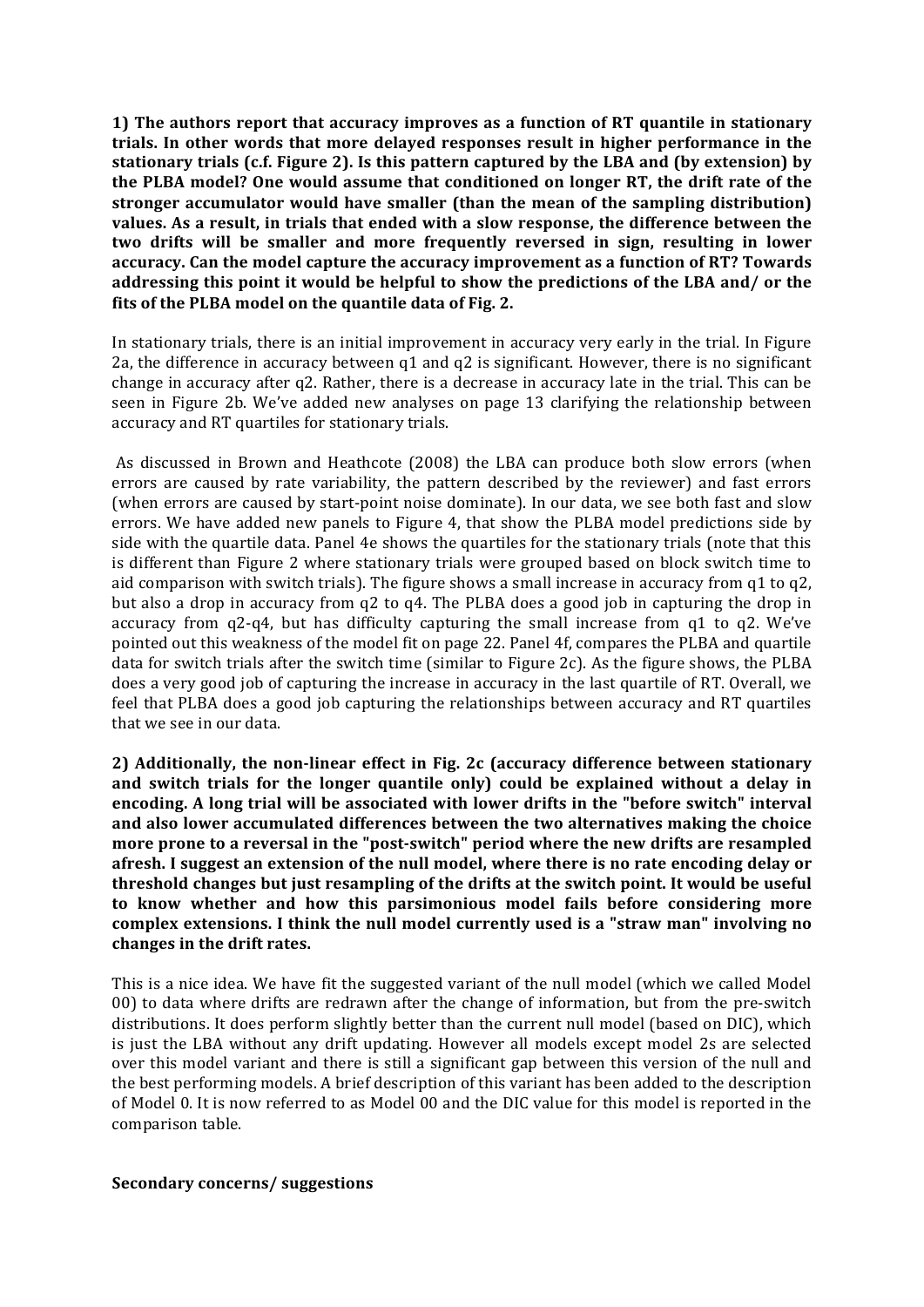**1)** The motivation structure and the instructions that subjects followed are unclear. The initial training associated feedback with the dominant direction of motion (higher accumulated evidence). Accordingly, if subjects aimed at answering on the basis of the **total evidence up to their response, then responding according to the "switch" direction** would be very rarely correct (unless the subject waited for very long). Thus preparing a **response on the basis of early evidence seems to be normatively justified, as opposed to** observing and accumulating evidence with equal vigilance across the whole trial. Additionally, subjects having the impression that they should respond on the basis of total evidence should use a detected change in evidence as a response cue (so as to avoid a reversal in the total evidence). Please provide more details about the instructions as well as whether there were participants that seemed to respond on the basis of the current motion direction (rather than based on the average direction across the whole **trial).**

Participants only received feedback in the first 20 trials and instructions at no point suggested that they should pick the average direction of motion across the trial; they were simply told to decide if the dots were moving mostly to the left or right. We have added a new paragraph (spanning p.10-11) clarifying instructions. Although we cannot rule out that some participants adopted a strategy to close off sampling from the display early for whatever reason (instructions or otherwise) we do not think this fits with the pattern of the data. If this were the case then it is not clear why a difference would emerge for q4, if sampling were closed off early then there is no chance for contrary evidence to build up. Further, if such an effect were related to instructions one would expect a relationship to awareness of a change, but we did not find that.

### **2) Understandably the PLBA model has superior mathematical/ computational** tractability at the expense of some simplifying assumptions. One particular assumption, that the drifts are encoded explicitly, as if subjects are omniscient, appears too strong **especially given the relatively poor performance in the "change detection" task (and the** lack of correlation with detection performance and performance in the switch trials).

We disagree that having drift rates change as a (perhaps delayed) function of the stimulus is in some way omniscient. All models we are aware of assume that rates are a function of the objective stimulus and that is all we have assumed  $(e.g., hij$ her rate for the accumulator matching than mismatching the stimulus, which changes at some point after the stimulus changes, but perhaps at a delay and perhaps not in a veridical manner due to carry-over effects, such as the depletion mechanism we suggested). The poor performance is a separate issue; that emerges from noise in the system. Again this is assumed by all evidence accumulation models.

### Drift-rate is unlikely to be represented explicitly. Rather the instantaneous motion direction is encoded in MT neurons and read-out "bottom-up" by evidence accumulation neurons (which of course would introduce within-trial noise that the LBA framework avoids). If explicit drift representation is not plausible then conclusions cannot be drawn safely at the "process", mechanistic level.

We think the statement "of course" here is far too strong. The perceptual system is well known to have low pass filter characteristics, which must smooth any within-trial noise in the stimulus to some degree. Further, MT neurons also do not represent instantaneous motion direction in any strong sense (to our knowledge); they have finite time constants that are sufficiently large that their response is far from instantaneous. The output from MT and other motion sensitive areas may also be further smoothed and spatially aggregated before in provided input to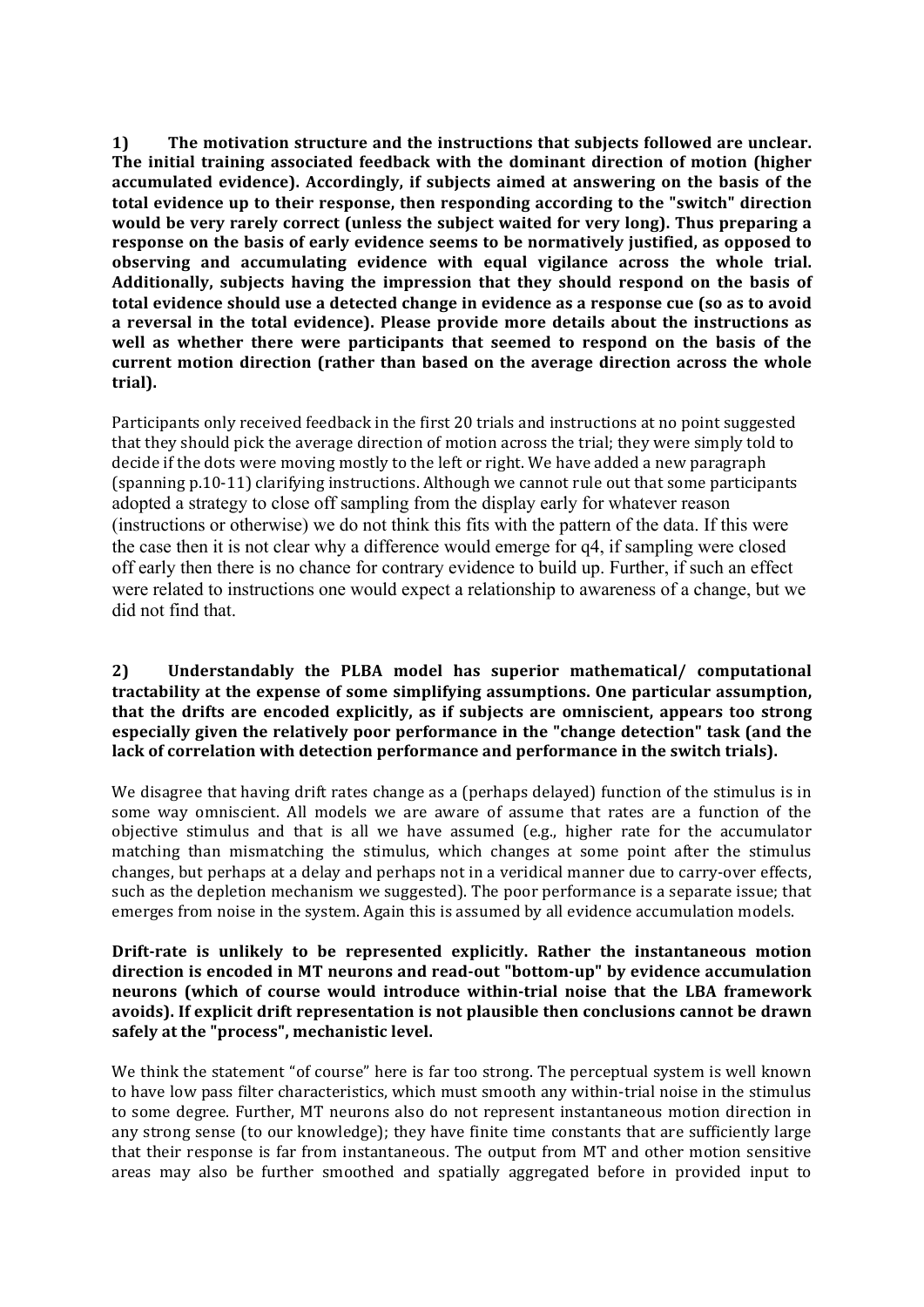decision circuits (after all the required decision is about global motion not motion of individual dots). Finally, the argument against an explicit encoding of rates seems to deny the widely held view that visual short-term memory (VSTM) mechanism could provide the appropriate stationary input for evidence accumulation (e.g., Smith, P. L., & Ratcliff, R. (2009). An integrated theory of attention and decision making in visual signal detection. Psychological Review, 116, 283–317.). Recounting these points seems discursive to the point of the present paper, as they are really a criticism of the LBA and any model that assumes input from a VSTM, but we would be happy to do so if the reviewer and editor deem it appropriate.

**The conclusion that contradicting evidence takes time to be encoded (and that is encoded more strongly)** can have a mechanistic/ neural interpretation or just a descriptive **one.** I would feel more comfortable with the latter given that the drift rate encoding assumption is itself an abstraction. However, in some parts of the manuscript PLBA is **presented** as offering mechanistic insights; and in other parts alternative neural/ computational mechanisms (inhibition, leak, adaptation) that could mimic MLBA are discussed. Please clarify the scope of the PLBA model.

As discussed above we believe a mechanistic interpretation is quite defensible and so have not changed the paper in this regard. In scientific theories there is always a level of abstraction (e.g., LCA claims neural plausibility but operates with levels of leakage that are not realistic for individual neurons, as pointed out by Wang and colleagues, and so clearly is an abstraction at an unspecified neural ensemble level) and science is replete with rigorous and useful mathematical formalizations that operate at different levels (e.g., diffusion of gas molecules at the micro level and the Gas Law at a more macro level). We believe the scope of the LBA and PLBA is clear and appropriate for exactly what we applied it to in this paper; a fine-grained account of response choices and response time. Again we would be happy to add these statements to the paper if required but believe these points are of such a general and well known nature that to do so would risk being discursive.

**3)** As mentioned above the authors refer to potential neural mechanisms (inhibition, **leak, adaptation)** that could explain their results. In fact the basic result agrees with a **previous finding and corresponding mechanistic explanation, which is currently not** discussed. In Tsetsos, Gao, McClelland, and Usher (2012) a subset of trials in Experiments 2A-B involved non-stationary evidence using an interrogation protocol: during the first half of the trial the dots moved towards one direction that switched midway to the other direction. Note that there were individual differences in the task but one participant showed a pattern whereby the first half of the trial determined responses in short trials **but** the second half in long trials. This transition from primacy to recency as trial duration increases is illustrated in Fig. 5 together with an explanation using the nonlinear LCA with balanced leak and inhibition. During the first half, the dominant alternative is likely to suppress the weak alternative to zero activity. However, as evidence switches the activity of the previously weak alternative will start increasing. The rate of increase will be small in the beginning due to inhibition from the previously **dominant alternative (whose activation was at ceiling the moment of switch). However,** with the passage of time the currently strong alternative will start suppressing its rival and recover a stronger rate of accumulation. I see this regime of LCA compatible with the **findings** in the manuscript: switch in the evidence is slowly encoded (due to inhibition **from** the rival that is already high) with the accumulation rate increasing with the **passage** of time. I think discussing this previous result in light of the current findings **would add strength to the paper.**

We had already cited this paper and discussed the idea raised by the reviewer. Specifically we stated "Delay is most consistent with a competitive mechanism, whereby accumulated evidence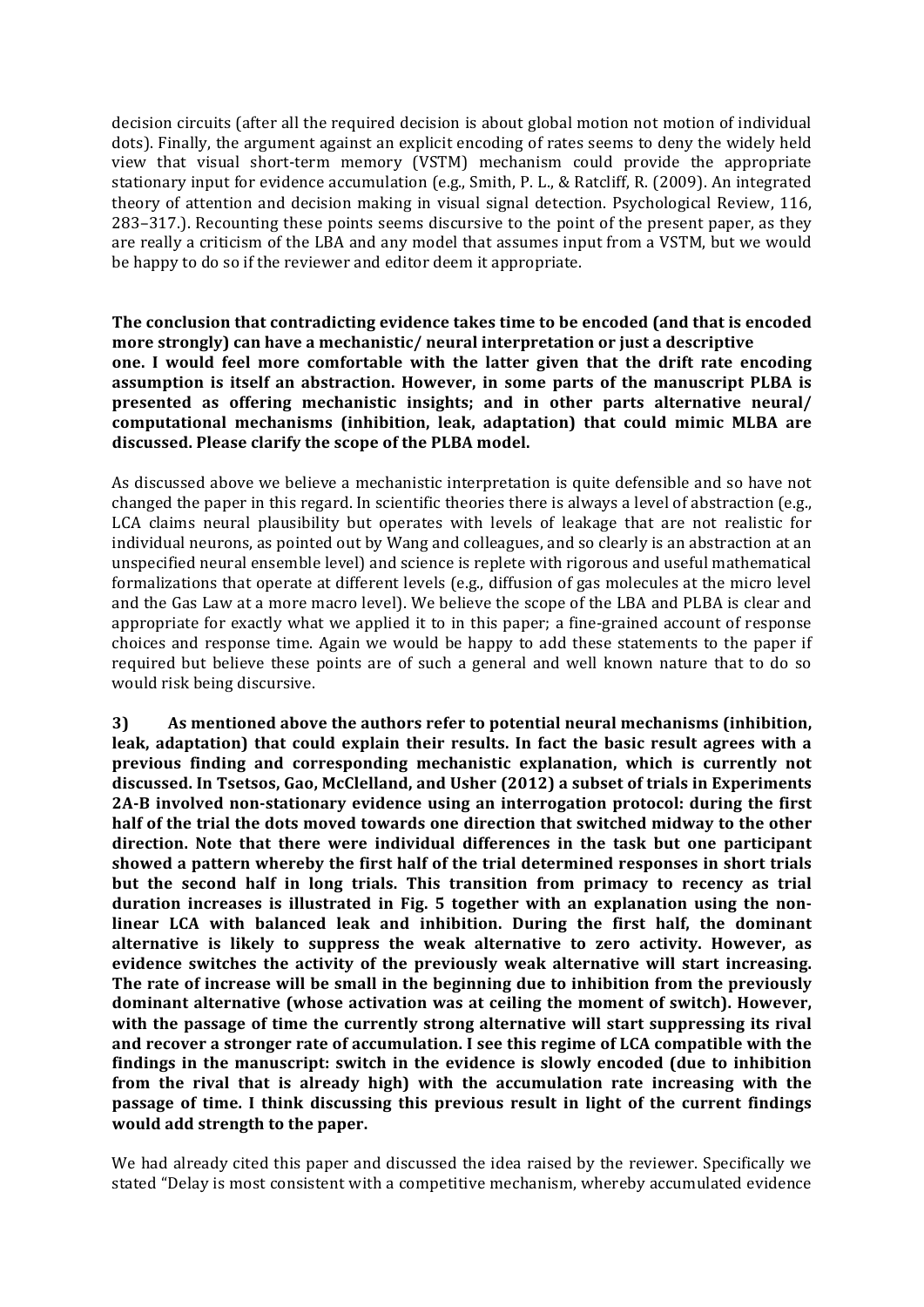in the decision process suppresses new contradictory information, so it takes an extended period of time before that information has an impact." We have now added to this statement a citation to Tsetsos et al. (2012).

**4) Relatedly to the above one could run the best-fitting PLBA variant with certain** parameterizations for hypothetical "interrogation" trials that involve a midway switch, assuming that decisions would be determined by the balance of accumulated evidence at the interrogation moment. This could reveal a similar pattern as in Tsetsos et. al (2012) **(Figure 5), with a primacy in short trials (due to t\_rate) and recency in long trials (where** drift asymmetry washes out the influence of t rate). This demonstration would provide an alternative explanation to the duration/ primacy-recency interaction extending the explanatory power of PLBA.

We are a little unsure what is being said here as the term "interrogation" is never used in Tsetsos et al. (2012) but we will assume that means "a midway switch", which is what was done in our experiment. Assuming that, we are unsure of why we need to run a simulation. Our data show a pattern of primacy in short trials and recency in long trials (i.e., the change we found with  $q1$ ..  $q4$  division) and our model fits the data, so we already know that it can produce this pattern. 

Instead, in the discussion where we added the citation to Tsetsos et al. (2012) we note how LCA with the right level of inhibition dominance can produce a pattern of transition of primacy to recency dominance and point to their Figure 5.

### **5)** Please provide the False Alarm rates in the change detection task. It is conceivable that in the presence of exogenous (dots motion) and endogenous (attention) fluctuations **people** would mistakenly think that a switch happened. Also, was the timing of false alarms centered on the expected switch time (did people anticipate a switch?)?

The false alarm rate for the change detection task has been added on page 14. The average false alarm rate was 42% and false alarms occurred on average 850 ms after the switch time for the change detection task. So, people did not anticipate a switch.

**6)** The model currently assumes that the drifts change when a switch in the direction of motion takes place. However, one can imagine non-stationary trials where the motion coherence increases in the same direction instead of flipping. The current experiment/ analyses do not offer information about these cases and it is hard to predict whether the conclusions of the paper would generalize there. Throughout the paper non-stationary **information** is equated to categorically changing information (as in the switch trials). It would be useful to clarify that the paper focuses on this specific type of non-stationary **information.**

There is nothing in principle that would stop the PLBA from with dealing a change in motion coherence in the same direction, as this would just be a magnitude rather than sign change in drift rates. In response to the editor's comments we added material on the theoretical advances provided by our paper, and in that context we have clarified that the PLBA is a general modelling framework that can be applied to a wide range of change tasks, enabling tests of other paradigms such as the suggested magnitude-change case in future work.

7) In the best-fitting PLBA variant, the rate delay could be compensated by the driftdifference asymmetry. Does t\_rate and asymmetry size correlate positively? The